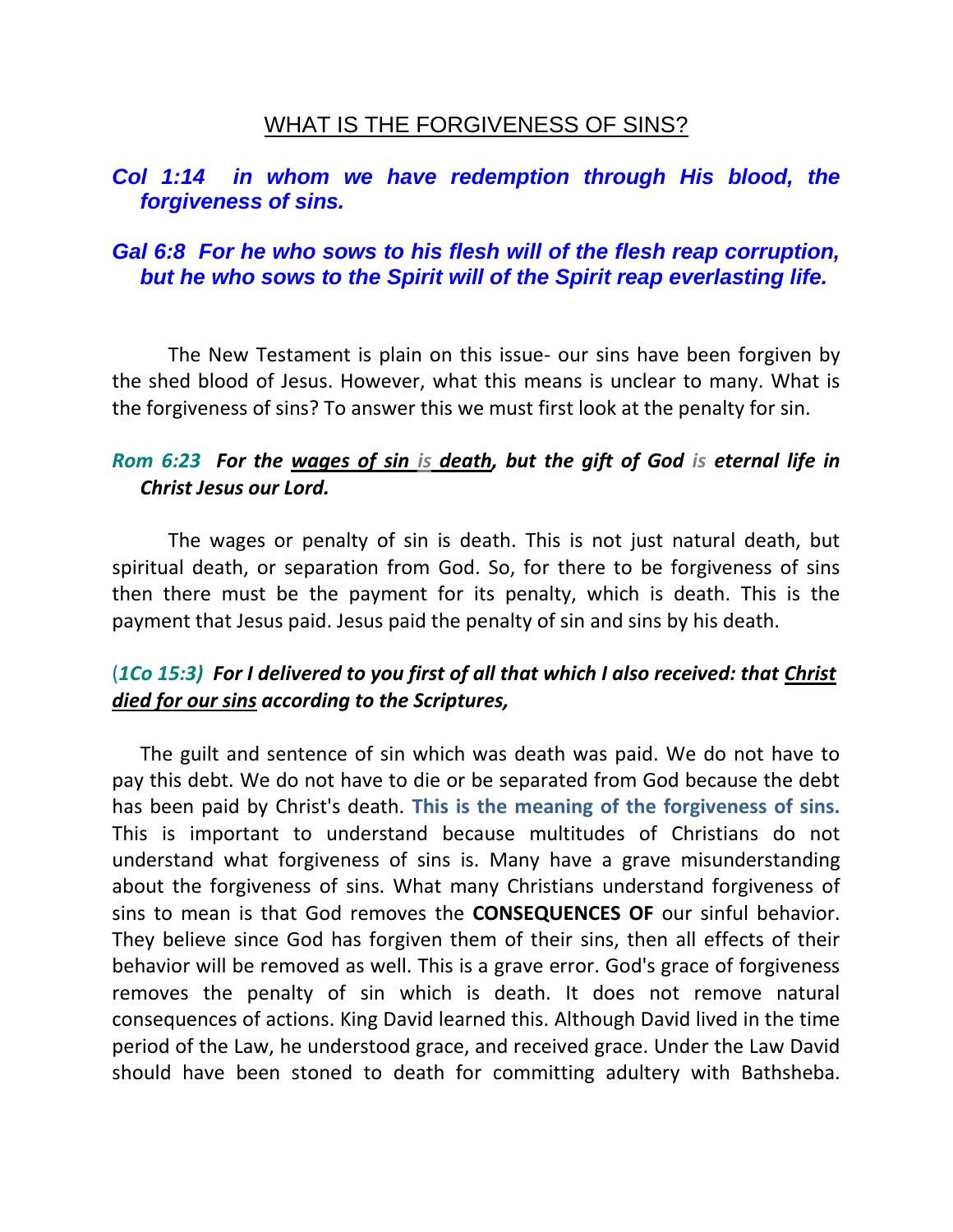However, David placed his faith in God's grace and was spared death. However, he was not spared the consequences of his actions!

#### *2Sa 12:13 So David said to Nathan, "I have sinned against the Lord." And Nathan said to David, "The Lord also has put away your sin; you shall not die.*

David experienced the forgiveness of his sin. **HE DID NOT DIE!** We have too light an understanding of sin. The penalty of sin is death, not bad things happening to us! **The forgiveness of sins in our life is a commuting of the death sentence!** We don't have to die! David did not have to die for His sin. God allowed David to kill a sacrificial animal in his place. The death of that animal pictured the death of the coming Messiah for the sins of the world. Although God put away the sin of David, **HE DID NOT PUT AWAY THE CONSEQUENCES OF DAVID'S SIN**. Here were the consequences of David's sin:

- *2Sa 12:9 Why have you despised the commandment of the Lord, to do evil in His sight? You have killed Uriah the Hittite with the sword; you have taken his wife to be your wife, and have killed him with the sword of the people of Ammon.*
- *2Sa 12:10 Now therefore, the sword shall never depart from your house, because you have despised Me, and have taken the wife of Uriah the Hittite to be your wife.'*
- *2Sa 12:11 Thus says the Lord: 'Behold, I will raise up adversity against you from your own house; and I will take your wives before your eyes and give them to your neighbor, and he shall lie with your wives in the sight of this sun.*
- *2Sa 12:12 For you did it secretly, but I will do this thing before all Israel, before the sun.' "*

David had to walk through the consequences of his actions. He experienced trouble in his house all of his days. He had trouble with his son Amnon who raped his daughter Tamar. Then his son Absalom killed Amnon. Absalom also made a nationwide revolt against his father and ended up dying because of it. Also, the illegitimate child David had with Bathsheba died. David paid a dear price in the natural for his actions. Although, David had to face the consequences of his actions, God gave him grace and help through it all. Many Christians do not understand what it means to have their sins forgiven. Since they believe that it means the consequences of their actions are removed, they feel like it does not